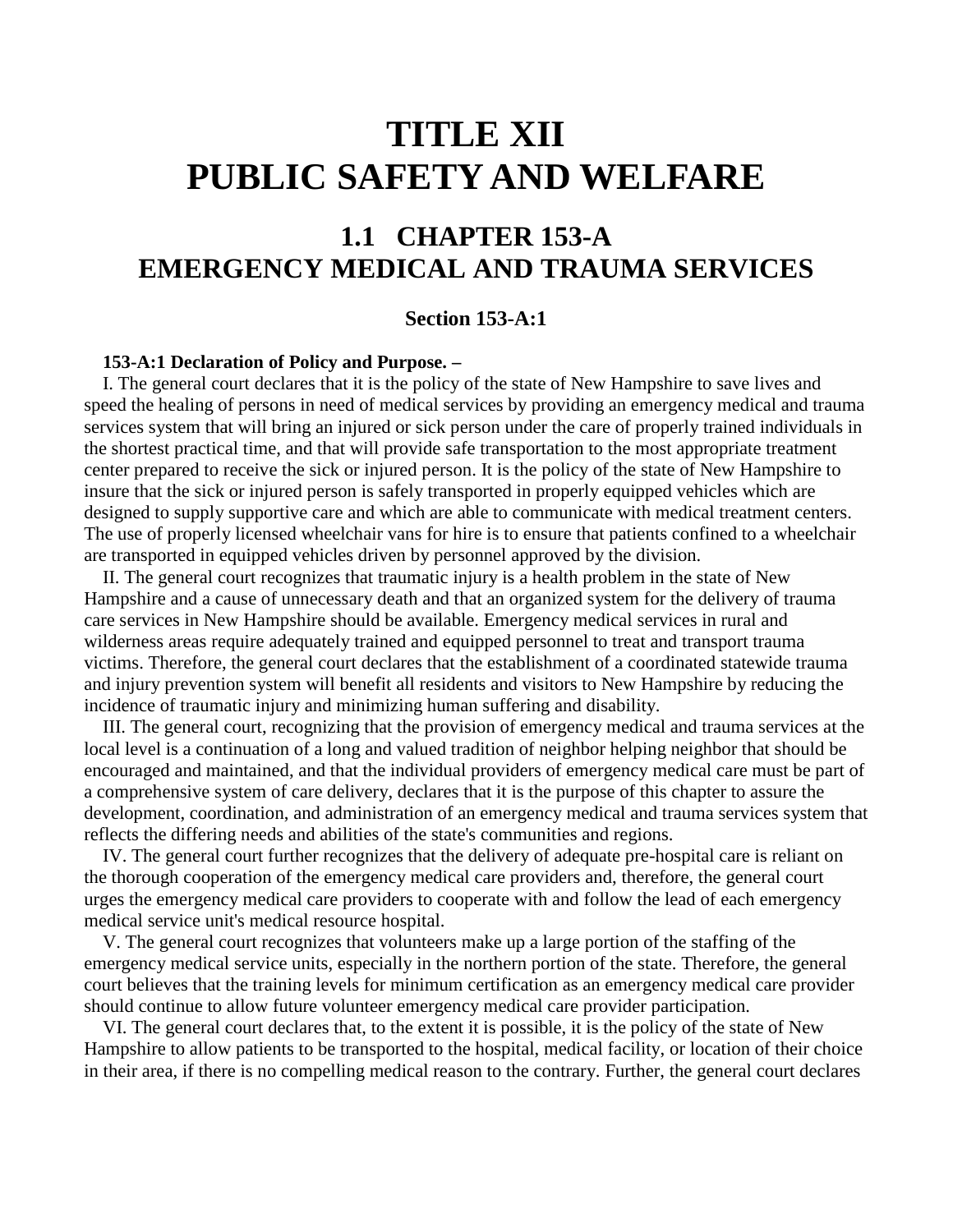that, if appropriate, durable power of attorney for health care and the living will statutes should be taken into consideration in providing emergency medical and trauma services.

**Source.** 1999, 345:6, eff. July 1, 1999.

## **Section 153-A:2**

**153-A:2 Definitions. –** In this chapter:

 I. "Coordinating board'' means the emergency medical and trauma services coordinating board established in RSA 153-A:3.

II. "Commissioner'' means the commissioner of the department of safety.

 III. "Director'' means the director of the division of fire standards and training and emergency medical services, department of safety, or his or her designee.

 IV. "Division'' means the division of fire standards and training and emergency medical services, department of safety.

 V. "Emergency medical care provider'' means an employee or volunteer member of a public or private organization having responsibility for the delivery of health services to individuals experiencing illness or injury at a location other than a hospital or other medical facility. The term shall not include lifeguards at swimming facilities or members of ski patrols, or New Hampshire fish and game department conservation officers, unless said individuals are performing invasive patient care procedures.

 VI. "Emergency medical services'' means the pre-hospital assessment and treatment of a sick or injured individual initiated at the scene of an incident and continued through the transport and transfer, if found appropriate, of the individual to a medical facility or other appropriate location in order to prevent loss of life or aggravation of physiological or psychological illness or injury.

 VII. "Emergency medical services instructor/coordinator'' means a person who has completed the requirements of an instructor training program under RSA 153-A:20, VIII.

 VIII. "Emergency medical services training agency'' means an organization, public or private, which assumes the responsibility for providing emergency medical services education and which has completed the requirements of an agency training program which meets the requirements of rules adopted under RSA 153-A:20, VIII.

 IX. "Emergency medical service unit'' means an organization, public or private, operating alone or as part of a larger organization, which has the responsibility to provide emergency medical services. The term shall not include ski patrols or New Hampshire fish and game department conservation officers unless a ski patrol or a New Hampshire fish and game department conservation officer is providing invasive patient care procedures.

 X. "Emergency medical service vehicle'' means a land, air, or water vehicle designed, equipped, and used for the transport of sick or injured individuals.

XI. "Facility'' means a hospital as defined in RSA 151:2, I(a).

XII. [Repealed.]

 XIII. "Mass casualty incident'' means any emergency event that cannot be resolved through the use of the emergency resources that are available locally on a regular daily basis.

 XIV. "Emergency medical services medical control board'' means the board established in RSA 153- A:5.

 XV. "Medical control'' means medical supervision and medical accountability for emergency medical care and includes direction and advice from a physician provided through: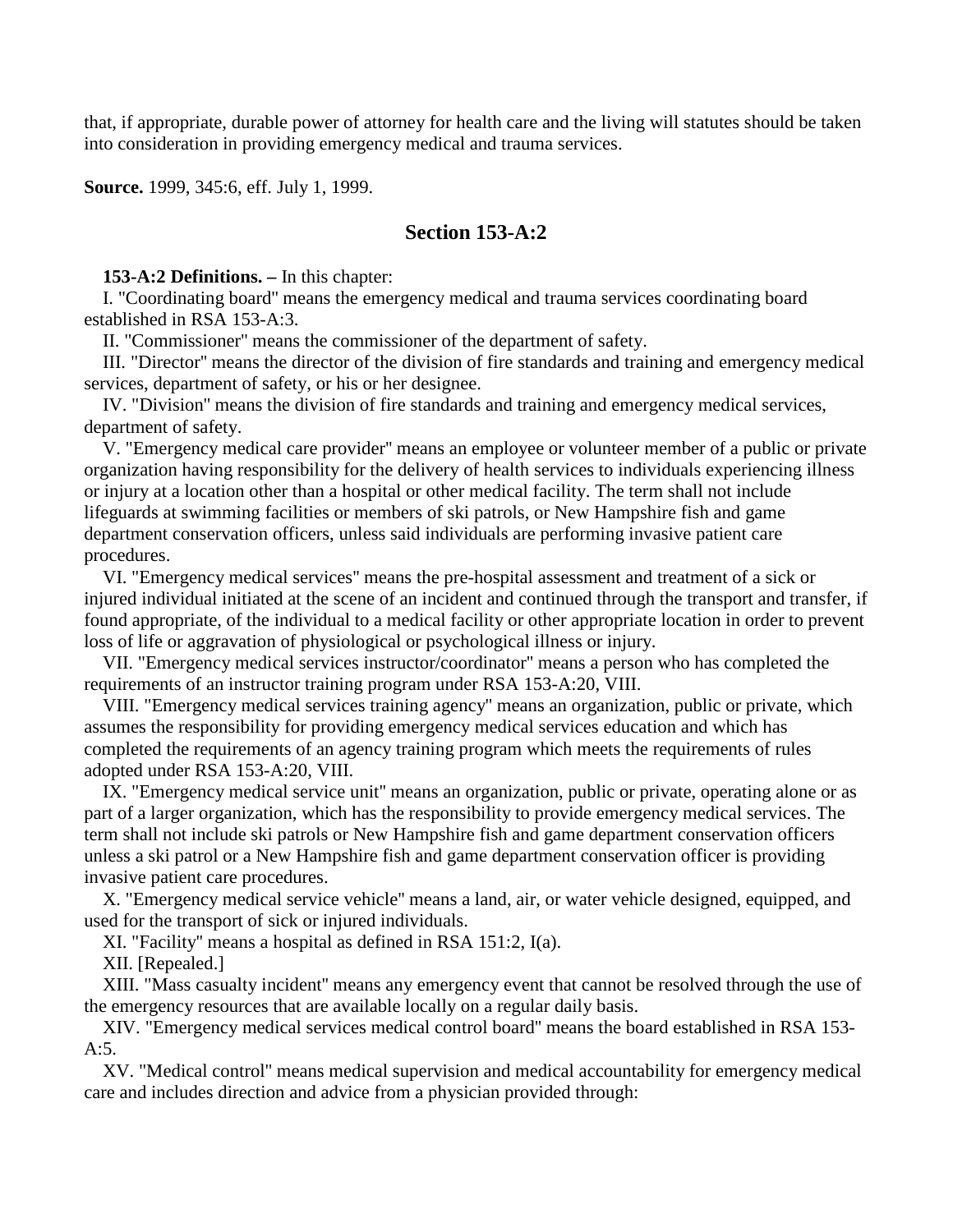(a) "Off-line'' medical control which includes collaborative oversight of education, advice, critiques, medications, treatment modalities, and performance improvement with the head of the unit.

 (b) "On-line'' medical control which exists when pre-hospital providers communicate directly with a physician or the physician designee at a receiving or medical resource hospital. Such direction may be based on the personal preference of the specific on-line physician, but more ideally it is based on protocols for the management of specific problems. This physician assumes responsibility and gives orders for individual patient's care.

 XVI. "Patient'' means an individual who, as a result of illness or injury, needs immediate medical attention, whose physical or mental condition is such that the individual is in imminent danger of loss of life or significant health impairment, or who may otherwise be incapacitated as a result of a physical or mental condition.

 XVI-a. "Prerequisite'' means the education or demonstrated proficiency required as a prior condition to performing select skills or procedures contained in the standardized protocols issued by the emergency medical services medical control board.

 XVII. "Protocol'' means a written description of a patient care process specifying the circumstances under which emergency medical care providers may function under their own licenses or through medical control. Protocols are approved and issued by the emergency medical services medical control board.

 XVIII. "Public agency'' means the state or any of its political subdivisions, which provide police, firefighting, emergency medical, ambulance, or other emergency services.

 XIX. "Response expense'' means reasonable costs incurred by a public agency in making an appropriate response to an incident. This definition shall include, but not be limited to, the costs of police, firefighters, and rescue and emergency medical services, including the salaries of such persons.

 XX. "Trauma hospital'' means an acute care hospital licensed under RSA 151 to operate as a hospital and classified by the department according to the level of trauma care it is capable of providing.

 XXI. "Trauma patient'' means a person who has sustained a physical injury that may require immediate medical and surgical intervention to preserve life or prevent permanent disability.

 XXII. "Trauma system'' means the organized, managed, and rapid delivery of appropriate prehospital, hospital, and rehabilitative care to the injured person whose injury may require the services of trauma care specialized personnel and facilities to ensure an optimal outcome.

**Source.** 1999, 345:6. 2004, 171:29. 2005, 231:1, 2, 8. 2012, 282:11. 2013, 190:1, 2, eff. Aug. 31, 2013.

## **Section 153-A:3**

#### **153-A:3 Emergency Medical and Trauma Services Coordinating Board. –**

 I. The emergency medical and trauma services coordinating board is created, consisting of 22 members appointed as set out in paragraphs II and III.

II. The governor shall appoint persons to the board as follows:

(a) One member from the New Hampshire Ambulance Association.

 (b) One member from the New Hampshire chapter of the American College of Emergency Physicians.

(c) One member from the New Hampshire Municipal Association.

(d) One member from the New Hampshire Hospital Association.

(e) One member from the New Hampshire Emergency Nurses Association.

(f) One member from the American Red Cross.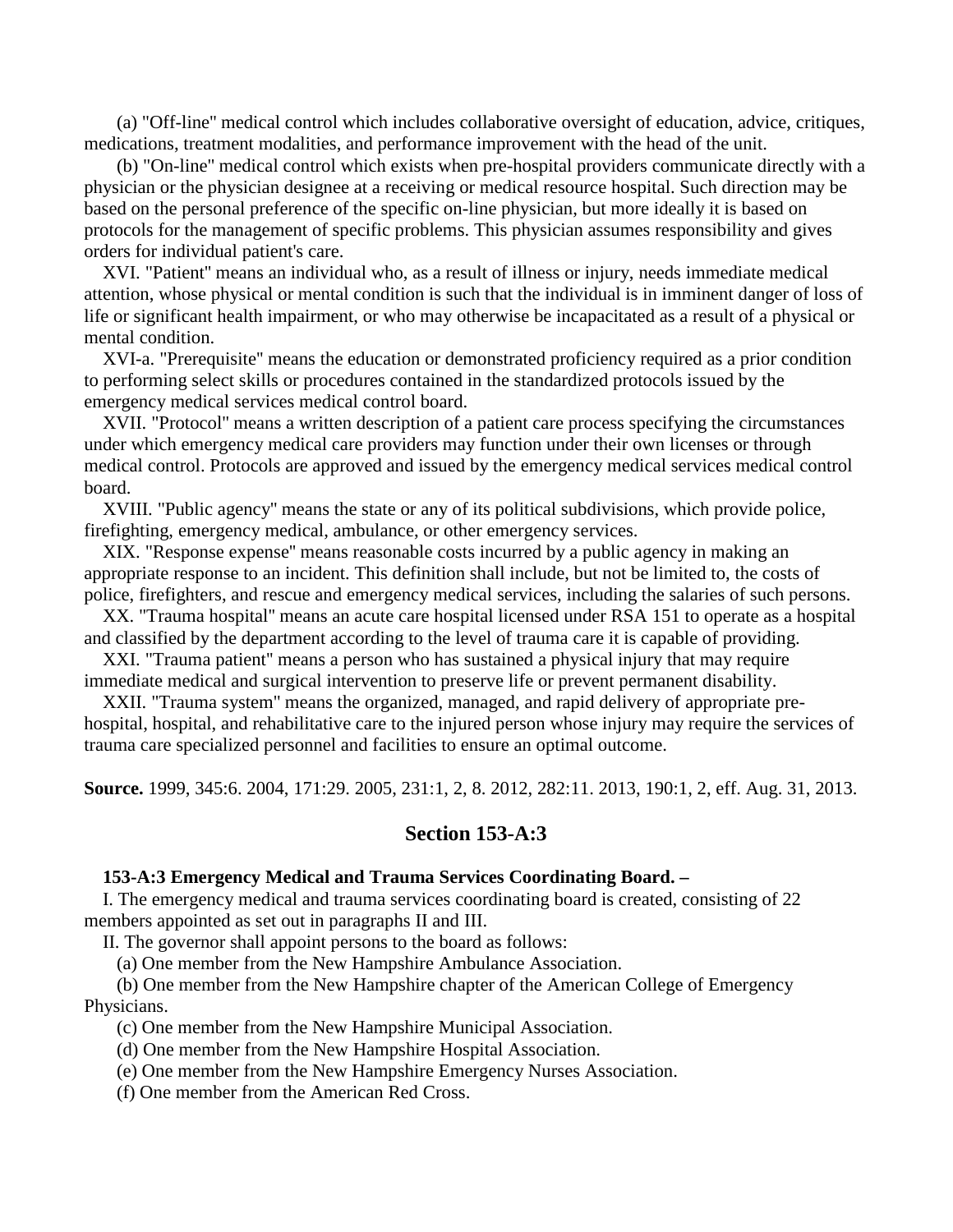(g) One member from the New Hampshire Heart Association.

(h) One member from the New Hampshire Association of Fire Chiefs.

(i) One member from the New Hampshire Association of Emergency Medical Technicians.

(j) One member from the New Hampshire Medical Society.

(k) One member from the New Hampshire Paramedic Association.

(l) One member from the emergency medical services medical control board.

(m) One member from the Professional Firefighters of New Hampshire.

(n) Three members from the general public, representing geographic divisions of the state.

 (o) One representative from the New Hampshire chapter of the American College of Surgeons, Committee on Trauma.

(p) One member from the New Hampshire chapter of the Academy of Pediatrics.

(q) One representative from the trauma medical review committee established in RSA 153-A:8.

(r) One representative from the New Hampshire Association of Rehabilitation Administrators.

(s) One representative from an organ/tissue donor organization.

(t) One member from the New Hampshire fire standards and training commission.

III. Each member from subparagraphs  $II(a)-(m)$  and  $(o)-(t)$  shall be nominated by the appropriate organization to the governor for appointment. The term of a member shall be 3 years or until a successor is appointed and qualified. The governor shall fill any vacancy in the same manner as the original appointment. In case of a vacancy other than by expiration of the term, the appointment shall be for the balance of the unexpired term and shall be considered a term for the purposes of the limitation on terms. No member shall serve more than 3 consecutive terms or 9 consecutive years.

 IV. The members of the board shall elect a chair and a vice-chair who shall both serve for a term of 2 years. The director, or designee, shall serve as a nonvoting member and shall be the executive secretary of the board.

V. The board shall meet at least 4 times a year and at the call of the chair.

VI. Members shall receive no compensation.

**Source.** 1999, 345:6, eff. July 1, 1999.

## **Section 153-A:4**

**153-A:4 Powers and Duties of the Coordinating Board. –** The board shall:

 I. Develop and routinely update a plan for the operation of a statewide system of emergency medical services that reflects the abilities and needs of each municipality.

 II. Routinely assess the delivery of emergency medical services, based on information and data provided by the department and from other sources the board deems appropriate, with particular attention to the quality and availability of care.

 III. Review and offer comments on to the commissioner recommendations for rules required and other such rules as deemed necessary to carry out the purposes of this chapter.

 IV. Review and offer comments on rules proposed by the commissioner prior to their adoption under RSA 541-A.

 V. Designate emergency medical services regions and districts in the state, in accordance with RSA 153-A:6. The council established for a region shall include a New Hampshire licensed physician with a background in emergency medicine.

 VI. Approve statewide trauma policies, procedures, and protocols of the statewide trauma system and the establishment of minimum standards for system performance and patient care proposed by the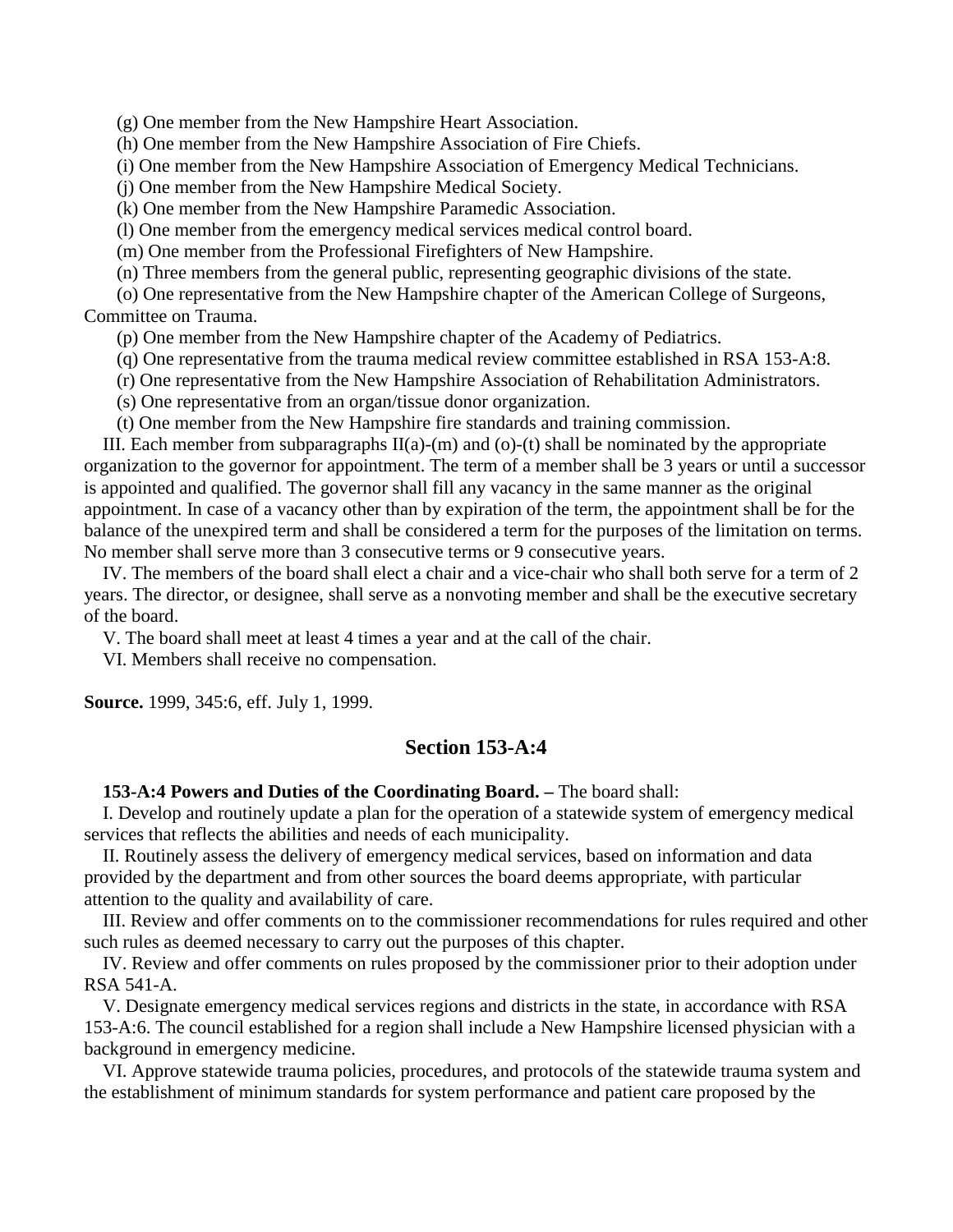commissioner prior to their adoption under RSA 541-A.

VII. Coordinate interstate cooperation and delivery of emergency medical and trauma services.

**Source.** 1999, 345:6, eff. July 1, 1999.

## **Section 153-A:5**

## **153-A:5 Emergency Medical Services Medical Control Board; Chair; Duties; State Medical Director. –**

I. There is established an emergency medical services medical control board which shall consist of:

 (a) A minimum of 5 physicians representing different geographic areas of the state who shall be nominated by the councils established under RSA 153-A:6 and confirmed by the board and a physician representative of the trauma medical review committee.

 (b) The commissioner, or designee, who shall serve as a nonvoting member and as executive secretary.

 II. The terms of each member shall be 3 years. The chair shall be appointed by the commissioner, and the appointed chair shall become the state medical director. The emergency medical services medical control board shall nominate one of its members to the governor for appointment to the coordinating board established in RSA 153-A:3.

 III. The duties of the emergency medical services medical control board shall include, but not be limited to, the following:

 (a) Assisting the coordinating board in the coordination of a system of comprehensive emergency medical services and the establishment of minimum standards throughout the state by advising the coordinating board on policies, procedures, and protocols.

 (b) Providing technical services required by the division pursuant to RSA 153-A:7, I and the coordinating board.

(c) Serving as a liaison with medical personnel throughout the state.

 (d) Submitting to the commissioner standardized protocols concerning patient care to consider for adoption as rules, which shall address prerequisites within protocols governing their use by providers, living wills established under RSA 137-H, durable powers of attorney for health care established under RSA 137-J, and patient-requested, physician generated orders relative to resuscitation.

 (e) With the concurrence of the state pharmacy board, specifying noncontrolled prescription drugs that emergency medical care providers licensed under this chapter may possess for emergency use as authorized in RSA 318:42, X.

 (f) With the concurrence of the state pharmacy board, specifying controlled prescription drugs that advanced emergency medical care providers licensed under this chapter may possess for emergency use as authorized in RSA 318-B:10, V.

 (g) Approving the protocols and procedures to be used by emergency medical care providers under their own licenses or through medical control.

 (h) Adopting statewide adult and pediatric resuscitation protocols for licensed emergency medical care providers.

**Source.** 1999, 345:6. 2001, 236:1. 2005, 231:3, eff. Jan. 1, 2006.

## **Section 153-A:6**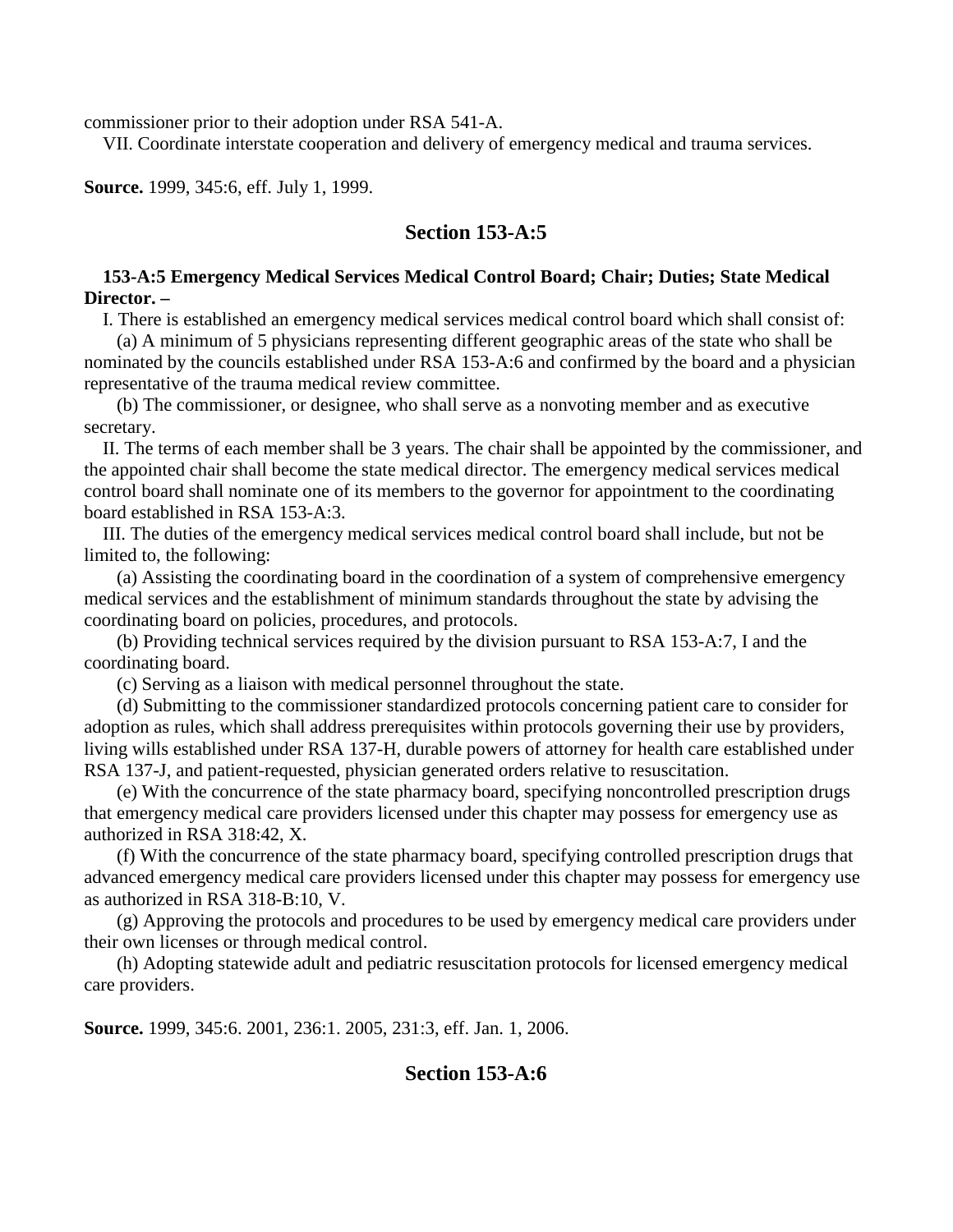**153-A:6 Regions and Districts. –** The coordinating board shall delineate emergency medical services regions and districts and shall establish councils to oversee each designated area. The coordinating board shall assure that each council meets its responsibilities in a manner consistent with the emergency medical care needs of the area it serves. The council established for a region shall include a licensed, board-certified emergency physician or a licensed physician experienced in emergency medicine. The director shall implement the provisions of this section.

**Source.** 1999, 345:6, eff. July 1, 1999.

## **Section 153-A:7**

## **153-A:7 Duties of the Commissioner. –**

I. The commissioner is responsible for the statewide supervision of emergency medical services.

II. The commissioner shall:

 (a) Adopt rules, under RSA 541-A, with the advice and assistance of the coordinating board, the emergency medical services medical control board, and the trauma medical review committee, in accordance with RSA 153-A:20.

(b) Oversee the administration of the division by the director.

 III. The commissioner may establish standing or ad hoc committees on a regional or statewide basis as deemed necessary.

**Source.** 1999, 345:6. 2005, 231:4, eff. Jan. 1, 2006.

## **Section 153-A:8**

## **153-A:8 Trauma Medical Review Committee. –**

I. There is established a trauma medical review committee which shall consist of:

 (a) A minimum of 5 physicians representing the surgical disciplines of neurosurgery, general surgery, pediatric surgery, orthopedic surgery, and other physicians experienced in the treatment of adult and pediatric trauma patients.

 (b) One member from the New Hampshire chapter of the American College of Emergency Physicians.

(c) One member from the New Hampshire Paramedic Association.

(d) One member from the New Hampshire Emergency Nurses Association.

(e) One trauma nurse coordinator.

(f) One member from the New Hampshire Association of Emergency Medical Technicians.

(g) The state medical examiner or designee.

(h) One member of the emergency medical services medical control board.

 (i) One representative from a New Hampshire acute care hospital nominated by the New Hampshire Hospital Association.

(j) One representative of the Professional Firefighters of New Hampshire.

(k) One representative of the New Hampshire Association of Fire Chiefs.

II. Each member shall be appointed by the commissioner.

 III. The commissioner or the commissioner's designee shall serve as a nonvoting member and as executive secretary.

IV. The term of each member shall be 3 years. The chair shall be appointed by the commissioner. The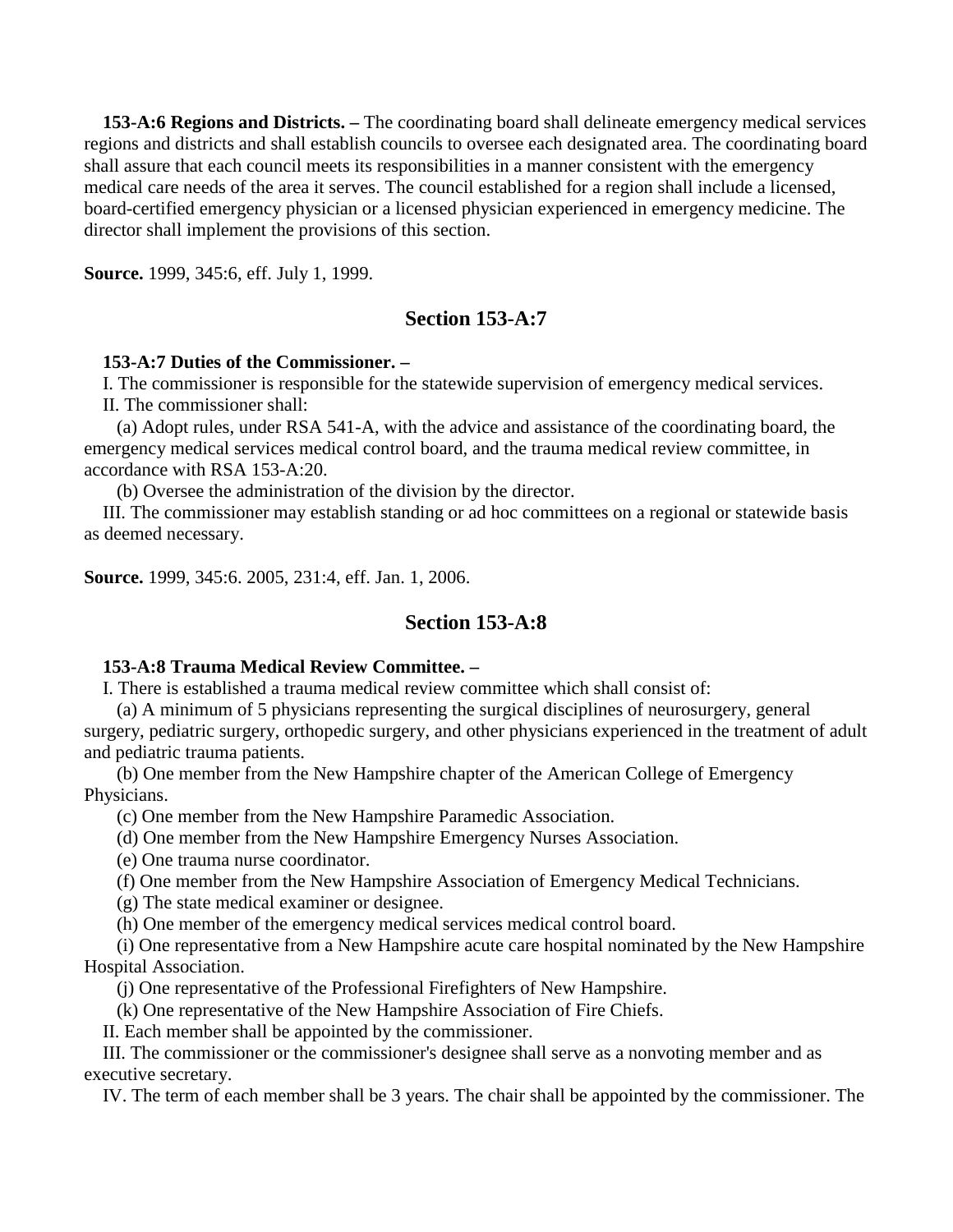trauma medical review committee shall nominate one of its members to the governor for appointment to the coordinating board established in RSA 153-A:3.

V. The committee shall:

(a) Develop and routinely update the adult and pediatric trauma system plan.

 (b) Review statewide trauma system operations, including monitoring adherence to established guidelines and standards, the availability of appropriate resources, and the periodic review of trauma hospital classification criteria.

 (c) Review the delivery of emergency medical services by providers and units concerning the provision of care to trauma patients.

 (d) Make recommendations to the coordinating board based on the reviews described in subparagraphs (b) and (c).

 (e) Recommend to the emergency medical services medical control board modifications of the protocols of trauma care as a result of system-wide review.

 (f) Assist trauma hospitals in the development and implementation of trauma quality improvement programs.

(g) Establish such subcommittees as deemed appropriate to carry out the functions of the committee.

 (h) Assist the coordinating board in the coordination of a system of comprehensive emergency medical services and the establishment of minimum standards throughout the state by advising the coordinating board on policies, procedures, and protocols.

**Source.** 1999, 345:6, eff. July 1, 1999.

### **Section 153-A:9**

#### **153-A:9 Proceedings Confidential; Liability. –**

 I. As used in this section, "records'' means records of interviews and all reports, statements, minutes, memoranda, charts, statistics, and other documentation generated during the activities carried out by the trauma medical review committee and its subcommittees under RSA 153-A:8, V(b) and (c). Records shall not mean original medical records or other records kept relative to any patient in the course of the business of operating a hospital or an emergency medical service unit.

 II. Records of the trauma medical review committee shall be confidential and privileged and shall be protected from direct or indirect means of discovery, subpoena, or admission into evidence in any judicial or administrative proceeding.

 III. No hospital, trustee, medical staff, employee of a hospital, nor any emergency medical service unit or volunteer or employee of a unit shall be held liable in any action for damages or other relief arising from the provision of information to the trauma medical review committee.

**Source.** 1999, 345:6, eff. July 1, 1999.

## **Section 153-A:10**

## **153-A:10 Licensure of Emergency Medical Service Units and Emergency Medical Service Vehicles. –**

 I. A person shall not engage in the business or service of providing emergency medical services or the transportation of patients, upon any public way of the state, unless such person holds a license issued by the commissioner for engaging in such a business or service.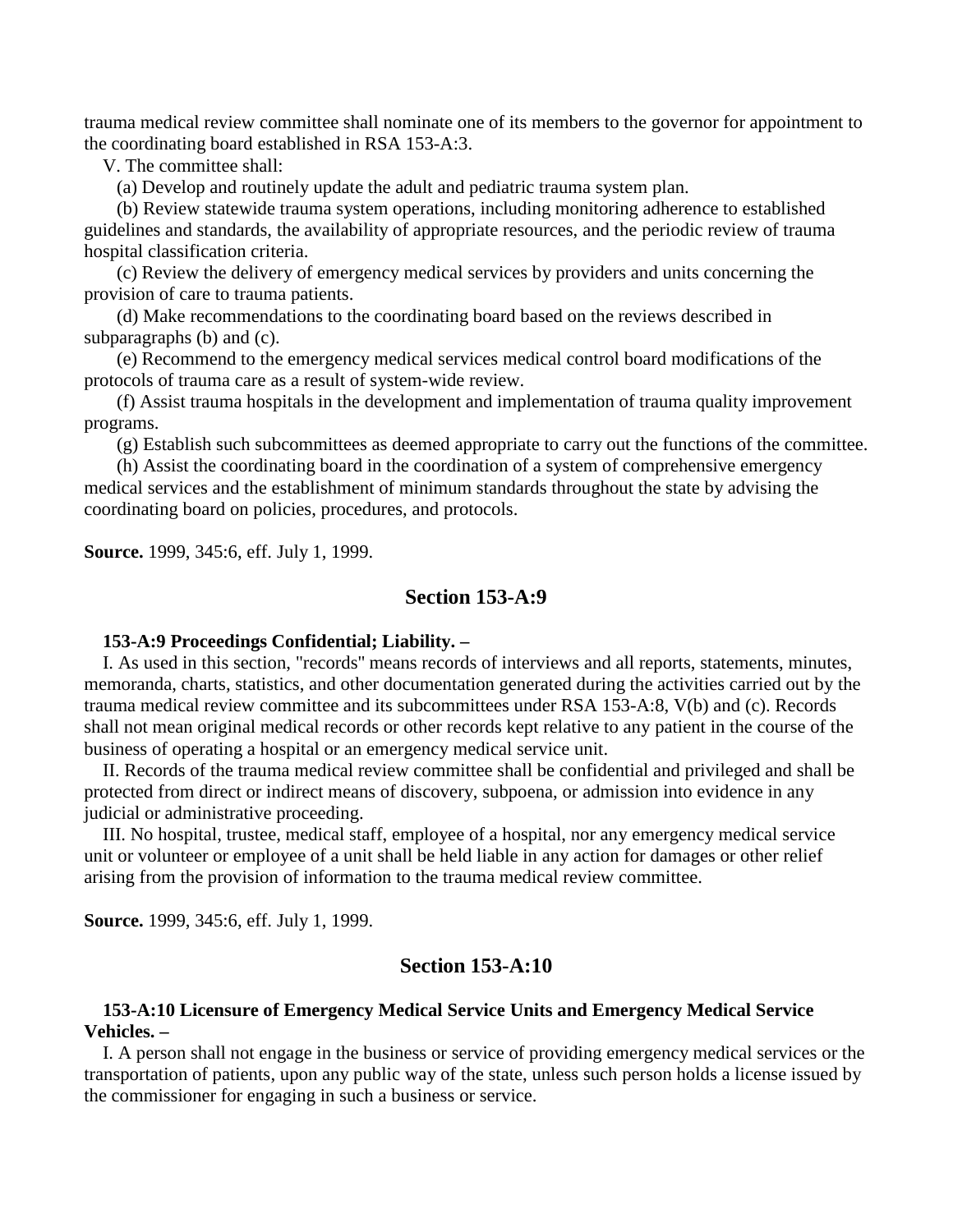II. A person shall not operate an emergency medical service vehicle on public ways in this state if the vehicle is not licensed as an emergency medical service vehicle by the commissioner in accordance with this chapter.

 III. The licensing requirements of this section shall not apply to out-of-state emergency medical service units which provide back-up services to New Hampshire emergency medical service units under written mutual aid agreements. In the event of a mass casualty incident, and if vehicles licensed under this chapter are not sufficient to transport the injured or sick, the vehicle licensing provisions of this chapter shall not apply for the period of the incident.

 IV. A license shall become invalid if there is any change of ownership of a licensed emergency medical service vehicle, or of a business or service operating as an emergency medical services unit.

 V. No license shall be required under this section for an emergency medical service vehicle, its owners, the driver, or its attendants, if the vehicle is owned by a nonresident and is licensed as an emergency medical service vehicle in another state, and is being operated on the public ways of this state to transport patients who are picked up out of state and brought to treatment centers in this state.

 VI. If there is a hardship imposed on any applicant for a license under this section because of an unusual circumstance, the applicant may apply to the commissioner for a temporary waiver of the licensing provisions of this section. The commissioner may for good cause waive the licensing provisions of this section.

**Source.** 1999, 345:6, eff. July 1, 1999.

## **Section 153-A:11**

#### **153-A:11 Licensure of Emergency Medical Care Providers. –**

 I. Except for automated external defibrillation pursuant to RSA 153-A:28-31, a person shall not provide emergency medical services as a paid or volunteer member of a public or private emergency medical services unit in this state, or as a paid or volunteer member of any police or fire department who, as a condition of employment, may be expected to routinely provide emergency medical services in the line of duty, without being licensed by the commissioner.

 II. The commissioner shall establish, by rule, levels of individual licensure and application forms for licensure under this section. The commissioner may use the guidelines established by the American College of Surgeons' Board of Regents as a standard or other such standards, except that a felony conviction shall not necessarily disqualify an applicant. The commissioner shall establish a separate licensure category of advanced emergency medical care provider for individuals who are qualified as emergency medical technician intermediates, paramedics, registered nurse emergency medical technicians, and physician assistant emergency medical technicians.

 III. Any applicant seeking a license under this section, other than an apprentice license, shall be 18 years of age or older. Nothing in this chapter shall be construed to prohibit persons under 18 years of age from enrolling in any course necessary for licensing.

 IV. Persons seeking the minimum level of licensure shall be required to pass examinations, as set forth in rules adopted by the commissioner.

 V. If there is a hardship imposed on any applicant for a license under this section because of unusual circumstances, the applicant may apply to the commissioner for a temporary waiver of the licensing provisions of this section. The commissioner may for good cause waive the licensing provisions for this section.

VI. No license shall be required for students in established training programs leading to licensure as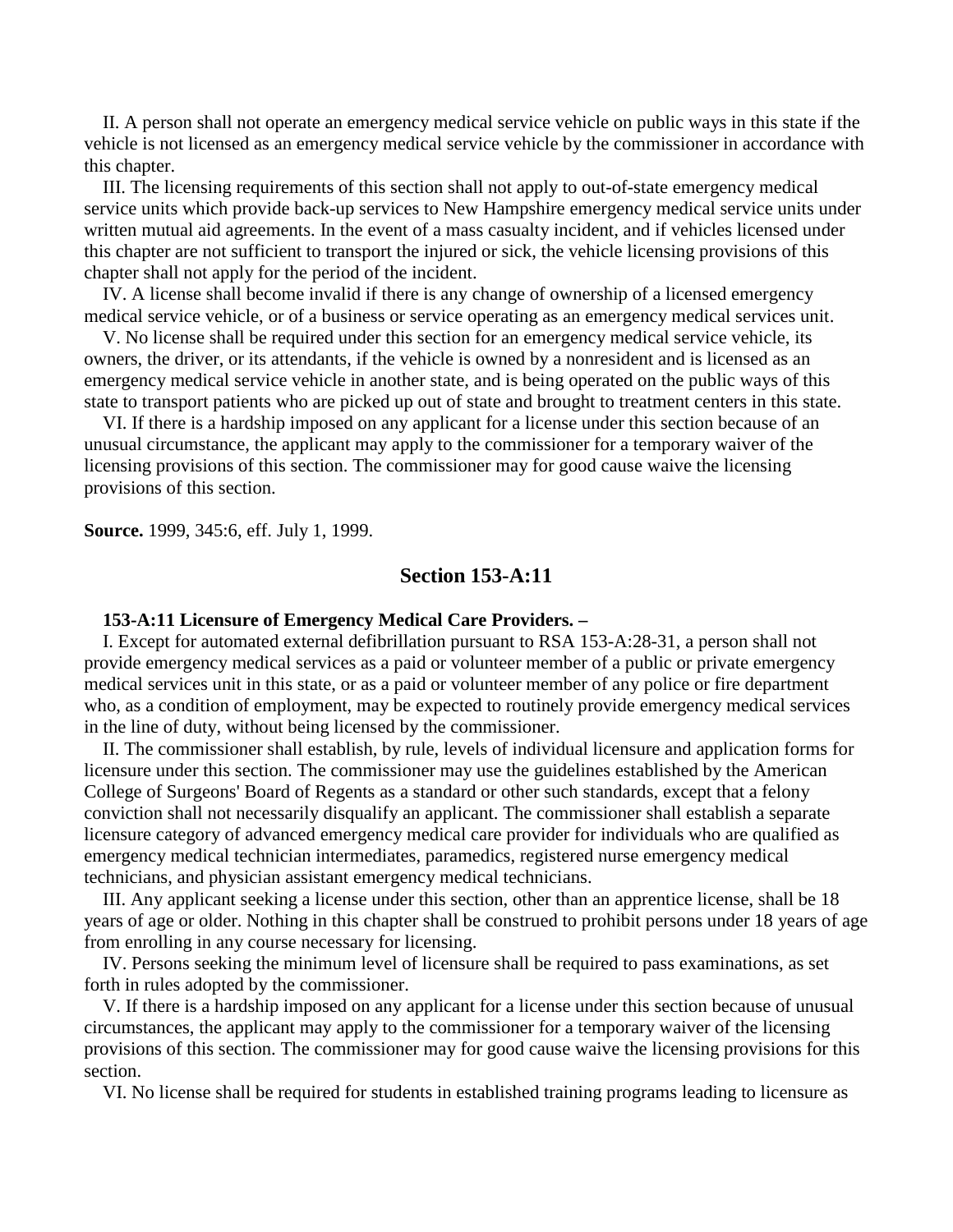an emergency medical care provider, provided that the student is supervised in accordance with rules adopted under this chapter and the training program is authorized according to rules adopted under this chapter.

**Source.** 1999, 345:6. 2000, 302:3. 2002, 156:5, eff. July 14, 2002.

## **Section 153-A:12**

 **153-A:12 Authority for Licensed Advanced Emergency Medical Care Providers. –** An advanced emergency medical care provider licensed under this chapter may render advanced emergency medical care, rescue, and lifesaving services in those areas of training for which such person is licensed, as defined and approved in accordance with the rules adopted under this chapter, at the scene of an emergency, during transportation to a hospital or while in the hospital emergency department, until care is directly assumed by a physician or authorized hospital personnel, and within the hospital in accordance with hospital policies.

**Source.** 1999, 345:6, eff. July 1, 1999.

## **Section 153-A:13**

#### **153-A:13 Revocation of License. –**

 I. The commissioner shall deny an application for issuance or renewal of a license, or suspend or revoke a license, when the commissioner finds that the applicant is guilty of any of the following acts or offenses:

(a) Negligence or incompetency in performing authorized services.

(b) Rendering treatment not authorized under this chapter.

(c) Fraud in procuring a license.

 (d) Knowingly making misleading, deceptive, untrue, or fraudulent representations in the practice of his or her profession, or engaging in unethical conduct or practice harmful or detrimental to the public. Proof of actual injury need not be established.

(e) The illegal use of drugs.

(f) Fraud in representations as to skills or ability.

(g) Willful or repeated violations of this chapter or of rules adopted pursuant to this chapter.

 (h) Violating a statute of this state, another state, or the United States, without regard to its designation as either a felony or misdemeanor, which relates to the practice of an emergency medical care provider. A certified copy of the record of conviction or plea of guilty is prima facie evidence of a violation.

 (i) Having a license or registration to practice as an emergency medical care provider revoked or suspended, or having other disciplinary action taken by a licensing or registering authority of another state, territory, country, or the National Registry of Emergency Medical Technicians. A certified copy of the record or order of suspension, revocation, or disciplinary action is prima facie evidence of such action.

 (j) Negligent, unsafe, or illegal operation of an emergency medical service vehicle, or negligent or unsafe use or maintenance of the safety systems of an emergency medical service vehicle.

 (k) Unauthorized disclosure of information regarding an individual who has received care or the services rendered to an individual.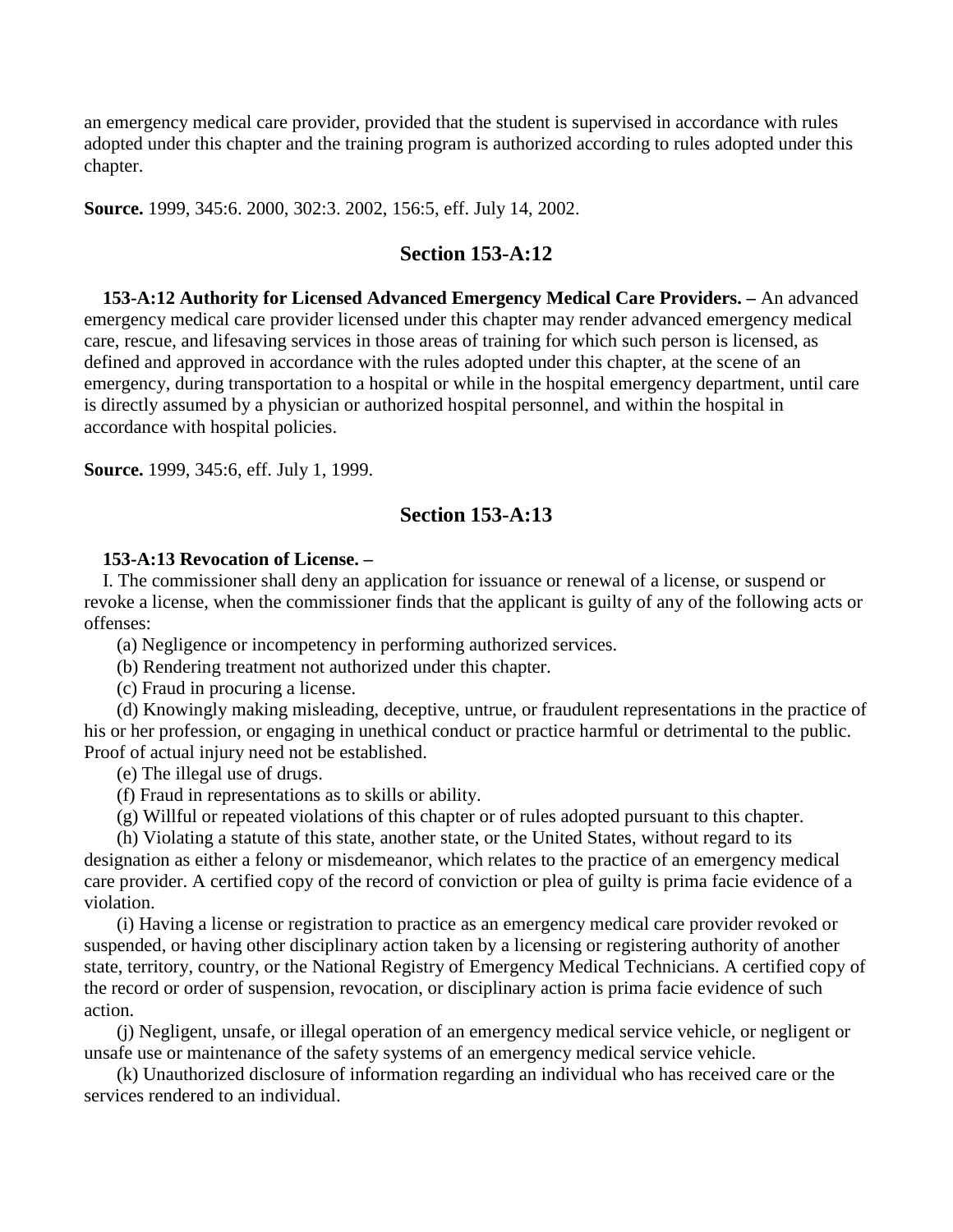(l) Delivering emergency medical care while drug or alcohol impaired.

 II. A determination of mental incompetence by a court of competent jurisdiction automatically suspends a license for the duration of the license, unless the commissioner orders otherwise.

III. A denial, suspension, or revocation under this section shall be in accordance with RSA 541-A.

**Source.** 1999, 345:6, eff. July 1, 1999.

## **Section 153-A:14**

 **153-A:14 Investigations. –** The director shall investigate any complaint regarding the actions of any licensee licensed under this chapter or when the director has reason to believe that any licensed or unlicensed individual or entity is in violation of this chapter or any rules adopted pursuant to this chapter.

**Source.** 1999, 345:6, eff. July 1, 1999.

## **Section 153-A:15**

 **153-A:15 Fees. –** The commissioner may charge a fee for licensure of an emergency medical service unit, an emergency medical service vehicle, or an emergency medical care provider. However, no fee shall be charged to a nonprofit corporation or volunteer association. The sums obtained from fees charged for licensure shall be forwarded to the state treasurer to be deposited into the general fund.

**Source.** 1999, 345:6, eff. July 1, 1999.

## **Section 153-A:16**

#### **153-A:16 Exception for Physician, Registered Nurse, and Physician Assistant. –**

 I. This chapter shall not be construed to restrict a licensed physician, registered nurse, or physician assistant from serving on an emergency medical service unit at any level of licensure, provided that they have been certified by the commissioner as having education and training appropriate to the delivery of emergency medical services. The commissioner shall establish the qualifications required for such certification. The qualifications for certification shall be adopted as rule under RSA 153-A:20.

 II. A physician, registered nurse, or physician assistant providing services in accordance with this section shall be immune from liability under RSA 153-A:17. Nothing in this section shall be construed as restricting the authority or practice of any registered nurse who cares for any patient while that patient is being transported by an emergency medical service vehicle, or other means of conveyance, from one hospital to another hospital under orders from a physician caring for that patient.

III. [Repealed.]

**Source.** 1999, 345:6. 2005, 163:1. 2006, 114:1. 2011, 62:1, eff. July 15, 2011.

## **Section 153-A:17**

#### **153-A:17 Liability. –**

I. No approved emergency medical services training program nor any entity or person participating as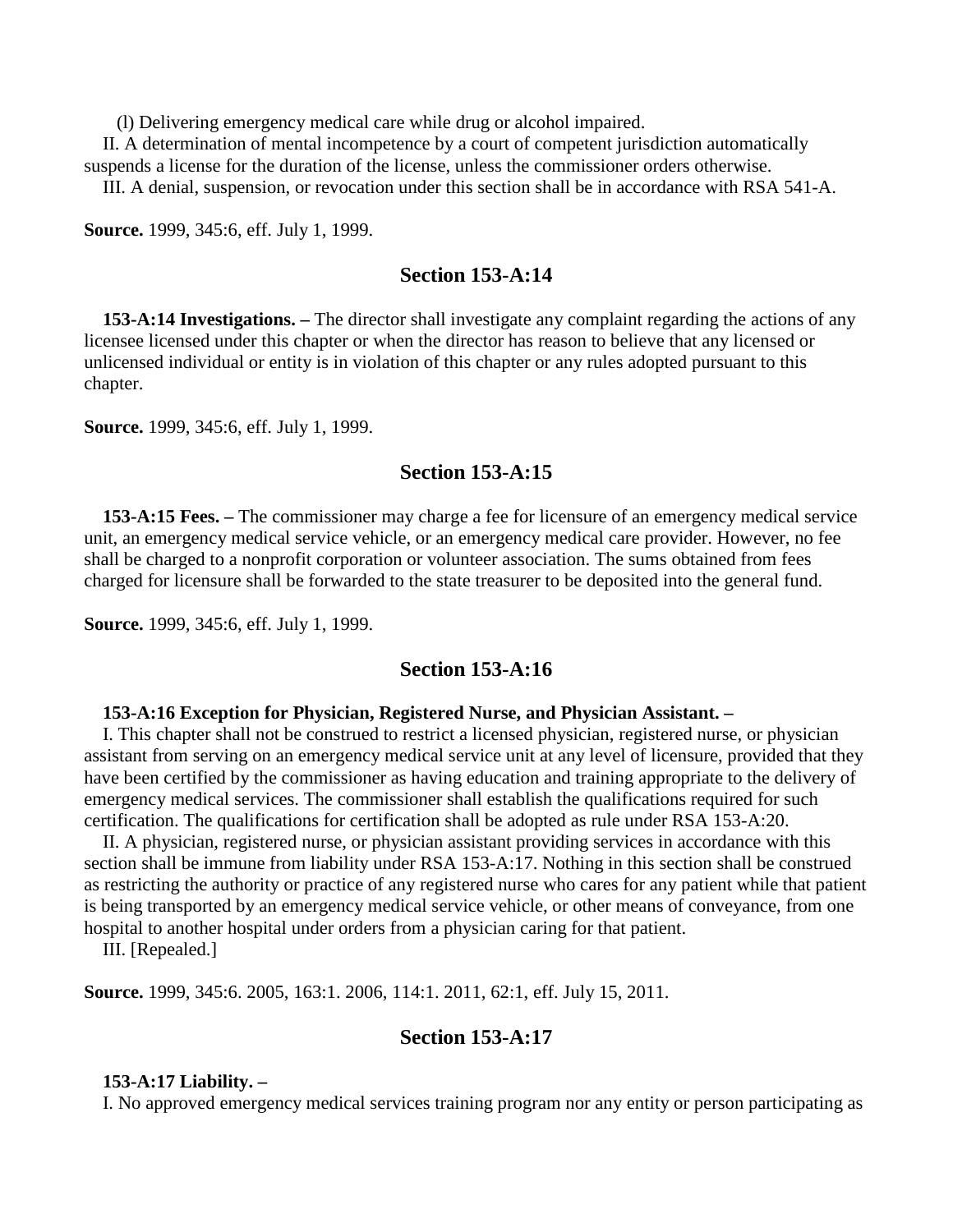part of an approved educational program, as authorized by this chapter, shall be liable for any civil damages as a result of teaching or following primary and continuing educational practices as taught to and practiced by enrolled students under proper supervision, unless guilty of gross or willful negligence.

 II. No licensed emergency medical care provider who in good faith attempts to render emergency medical services authorized by this chapter at an emergency scene while en route to a place of employment shall receive any form of reprimand or penalty by an employer as a result of late arrival at the place of employment. An employer may request written verification from any such licensed emergency medical care provider, who shall obtain the written verification from either the police officer, fire officer, or emergency medical services personnel in charge at the emergency scene.

 III. No person who is an emergency medical services instructor or assistant instructor employed or retained by the department of safety or who is an emergency medical services instructor or assistant instructor employed or retained by a hospital, nonprofit fire department or emergency medical service unit shall be held personally liable in any action to recover for personal injury, bodily injury, or property damage arising out of any act performed or occurring in the furtherance of such instructor's official educational or training duties and responsibilities. Nothing in this section shall affect the liability of such person for damages arising out of willful misconduct, gross negligence, or providing educational or training services while under the influence of drugs or alcohol.

 IV. The department of safety, its employees, and individuals under contract to the department for the purpose of administering or proctoring examinations, either written or practical, shall be held harmless in any lawsuit alleging that the testing was insufficient, inappropriate, or in any way deficient, if carried out in accordance with rules adopted under RSA 153-A:20, VIII. This paragraph shall not hold harmless any individual charged with conducting written or practical examinations who is negligent in his or her actions.

**Source.** 1999, 345:6, eff. July 1, 1999.

## **Section 153-A:17-a**

#### **153-A:17-a Critical Incident Intervention and Management. –**

I. In this section:

 (a) "Critical incident'' means an event or events that result in acute or cumulative psychological stress or trauma to an emergency service provider as a result of response to the incident.

 (b) "Critical incident stress'' means an unusually strong emotional, cognitive, or physical reaction that has the potential to interfere with normal functioning and that results from the response to a critical incident or long-term occupational exposure to a series of critical incident responses over a period of time that are believed to be causing debilitating stress that is affecting an emergency service provider and his or her work performance or family situation. This may include, but is not limited to, physical and emotional illness, failure of usual coping mechanisms, loss of interest in the job, personality changes, or loss of ability to function.

 (c) "Critical incident stress management'' means a process of crisis intervention designed to assist emergency service providers in coping with the psychological trauma resulting from response to a critical incident.

 (d) "Critical incident stress management and crisis intervention services'' means consultation, counseling, debriefing, defusing, intervention services, management, prevention, and referral provided by a critical incident stress management team member.

(e) "Critical incident stress management team'' or "team'' means the group of one or more trained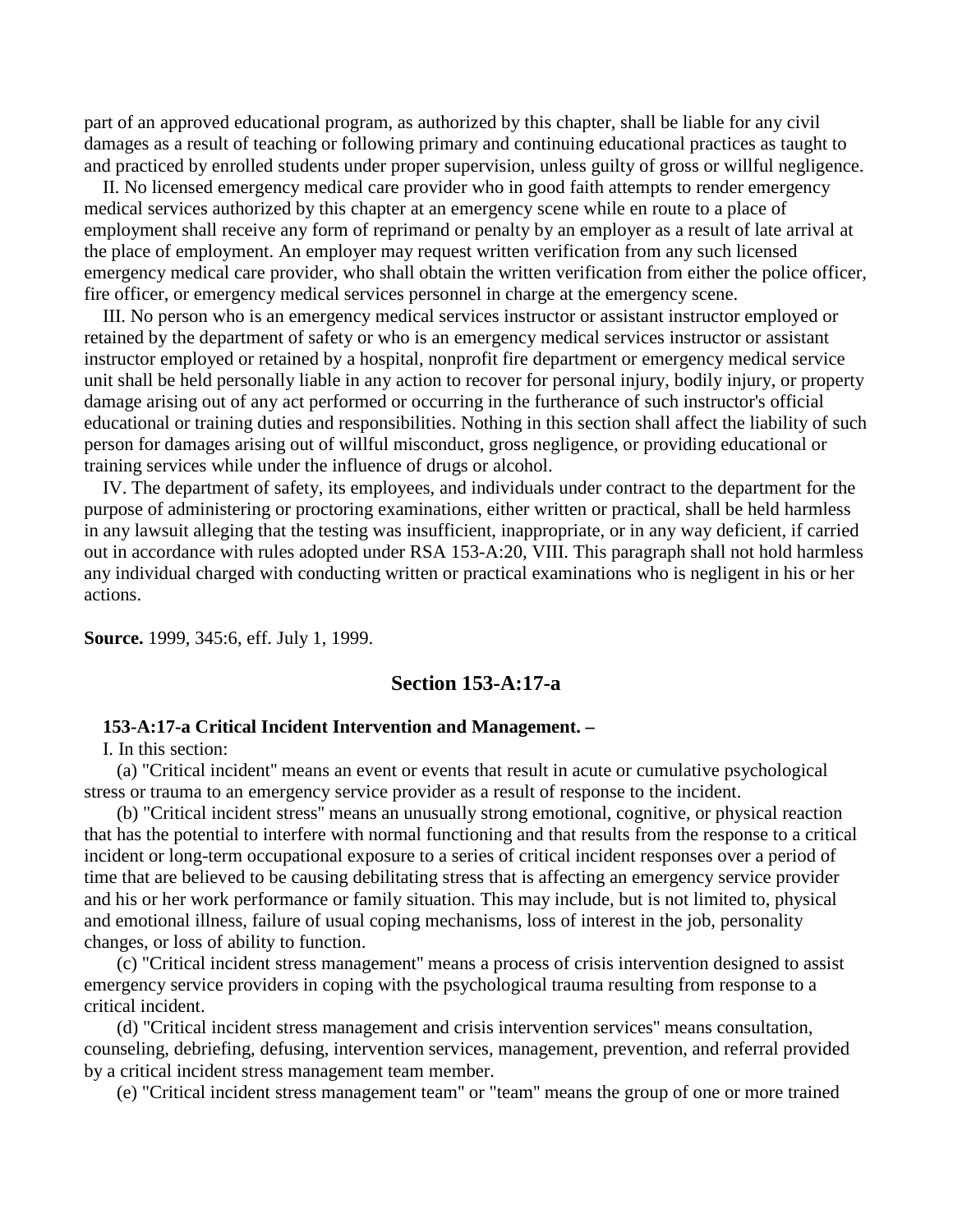volunteers, including members of peer support groups organized by a unit of state, local, or county government who offer critical incident stress management and crisis intervention services following a critical incident or long term or continued, debilitating stress being experienced by emergency services providers and affecting them or their family situation.

 (f) "Critical incident stress management team member'' or "team member'' means an emergency services provider, including any law enforcement officer, sheriff or deputy sheriff, state police officer, civilian law enforcement employee, firefighter, civilian fire department employee, and emergency medical personnel, specially trained to provide critical incident stress management and crisis intervention services as a member of an organized and registered team.

 II. (a) Team members shall undergo and sustain certification standards set forth in guidelines established by the International Critical Incident Stress Foundation (ICISF) approved by the commissioner of the department of safety, or a similar organization for which the commissioner shall not unreasonably withhold approval. The team shall be registered with ICISF, or a similar organization, and maintain training standards to date as required.

 (b) All critical incident stress management team members, sworn or civilian, shall be designated by the police chief, sheriff, commander of the state police, fire chief, or director of emergency services.

 III. (a) Any information divulged to the team or a team member during the provision of critical incident stress management and crisis intervention services shall be kept confidential and shall not be disclosed to a third party or in a criminal, civil, or administrative proceeding. Records kept by critical incident stress management team members are not subject to subpoena, discovery, or introduction into evidence in a criminal, civil, or administrative action. Except as provided in subparagraph (c), no person, whether critical incident stress management team member or team leader providing or receiving critical incident stress management and crisis intervention services, shall be required to testify or divulge any information obtained solely through such crisis intervention.

 (b) The purpose of this section is to provide a consistent framework for the operation of critical incident stress management teams and their members. In any civil action against any individual, agency, or government entity, including the state of New Hampshire, arising out of the conduct of a member of such team, this section is not intended and shall not be admissible to establish negligence in any instance where requirements herein are higher than the standard of care that would otherwise have been applicable in such action under state law.

(c) A communication shall not be deemed confidential pursuant to this section if:

 (1) The communication indicates the existence of a danger to the individual who receives critical incident stress management and crisis intervention services or to any other person or persons.

 (2) The communication indicates the existence of past child abuse or neglect of the individual, abuse of an adult as defined by law, or family violence as defined by law.

 (3) The communication indicates the existence of past or present acts constituting an intentional tort or crime, provided the applicable statute of limitation has not expired on the act indicated.

**Source.** 2013, 74:1, eff. June 6, 2013.

## **Section 153-A:18**

 **153-A:18 Limitation of Liability for Failure to Obtain Consent. –** No licensed emergency medical care provider or any health professional shall be subject to civil liability based solely upon failure to obtain consent in rendering emergency medical services to any person, regardless of age, where the person is unable to give consent for any reason, including minority, and where there is no other person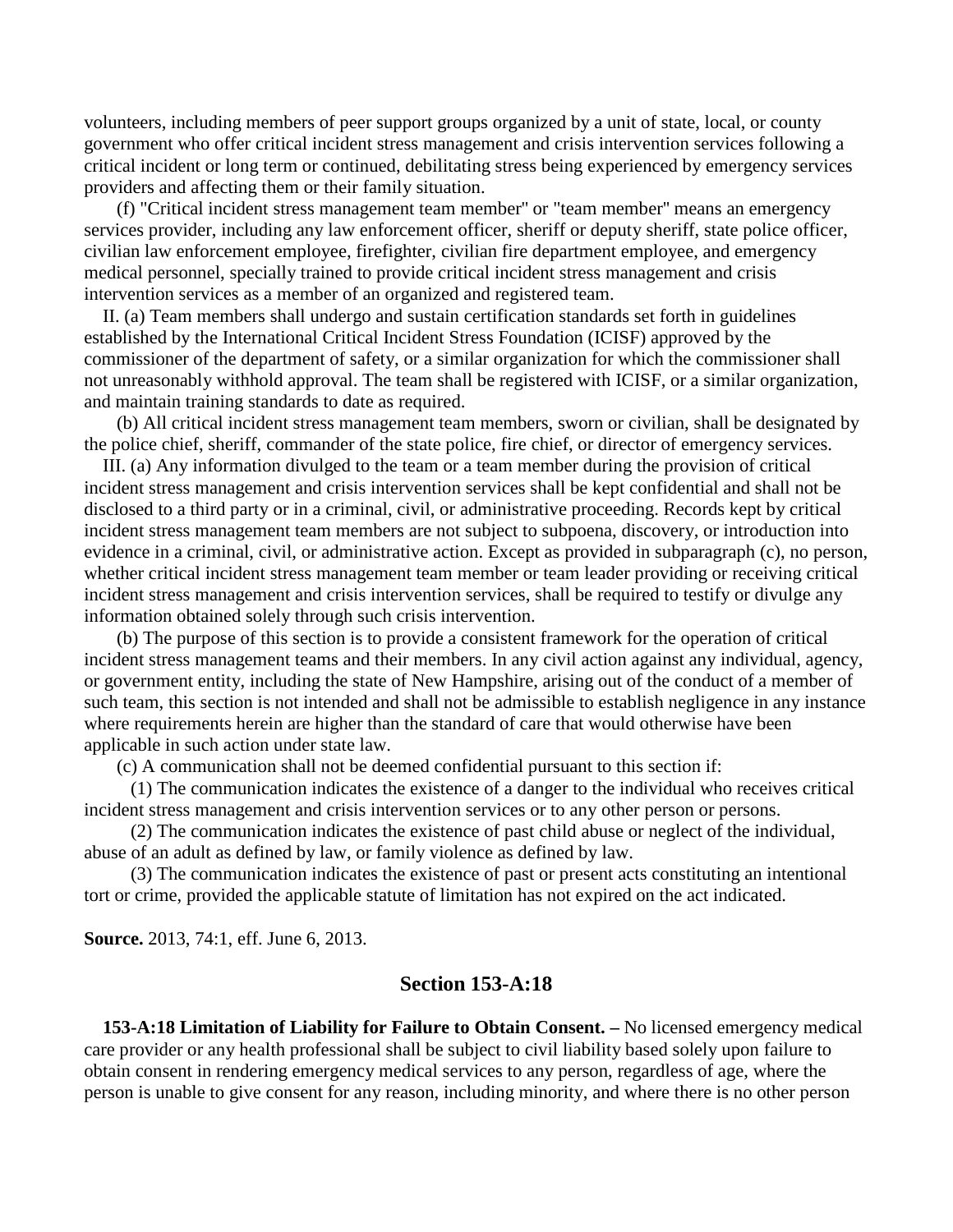reasonably available who is legally authorized to give consent to the providing of such care, provided that the licensed emergency medical care provider, or health professional, has acted in good faith without knowledge of facts negating consent.

**Source.** 1999, 345:6, eff. July 1, 1999.

### **Section 153-A:19**

#### **153-A:19 Mutual Aid. –**

 I. The system of emergency medical services in this state shall include provisions for appropriate system response to incidents beyond the resource capabilities of individual emergency medical service units available on a regular daily basis. Written mutual aid arrangements may be established with neighboring emergency medical services systems to insure integration of care and shall consider the role of nonemergency medical services public safety agencies, their roles, relationships, and responsibilities in standard operation. A written mutual aid arrangement shall specify who shall be responsible for the direction of medical care at the scene. In the absence of a written agreement, while in the performance of their duties extending emergency medical services in a mutual aid situation, emergency medical care providers shall be under the overall direction of the local authority having jurisdiction but subject to medical control, as defined under RSA 153-A:2, XIV, and such providers shall have the immunities and privileges as if performing the same duties within their respective service areas.

 II. Any emergency medical service unit may enter into a mutual aid agreement with other emergency medical service units, within or outside the state, for purposes of rendering aid.

 III. Nothing in this chapter shall be construed to prohibit any emergency medical service unit extending such aid from donating equipment and services and assuming the damage or loss to such equipment or personnel. Any mutual aid agreement may authorize the head of the emergency medical service unit to extend such aid, subject to such conditions and restrictions, as may be prescribed in the agreement.

 IV. There shall be no liability imposed by law on the emergency medical service unit, on any municipality, or on the personnel of the emergency medical service unit, for failure to respond or to respond reasonably for the purpose of rendering aid under a mutual aid agreement. This immunity is not intended to be exclusive of other immunities existing by statute, or at common law.

**Source.** 1999, 345:6, eff. July 1, 1999.

#### **Section 153-A:20**

 **153-A:20 Rulemaking. –** The commissioner shall adopt rules, under RSA 541-A, relative to: I. The licensing and operation of emergency medical service units, emergency medical service vehicles, and emergency medical care providers, including advanced emergency medical care providers.

 II. Protocols approved and issued by the emergency medical services medical control board for provision of emergency medical care, which shall address living wills established under RSA 137-J, durable powers of attorney for health care established under RSA 137-J, and patient-requested, physician generated orders relative to resuscitation. Notwithstanding RSA 541-A:12, III, the department may incorporate by reference into such rules protocols pertaining solely to medical and pharmaceutical patient care processes issued by the emergency medical services board and approved by the commissioner.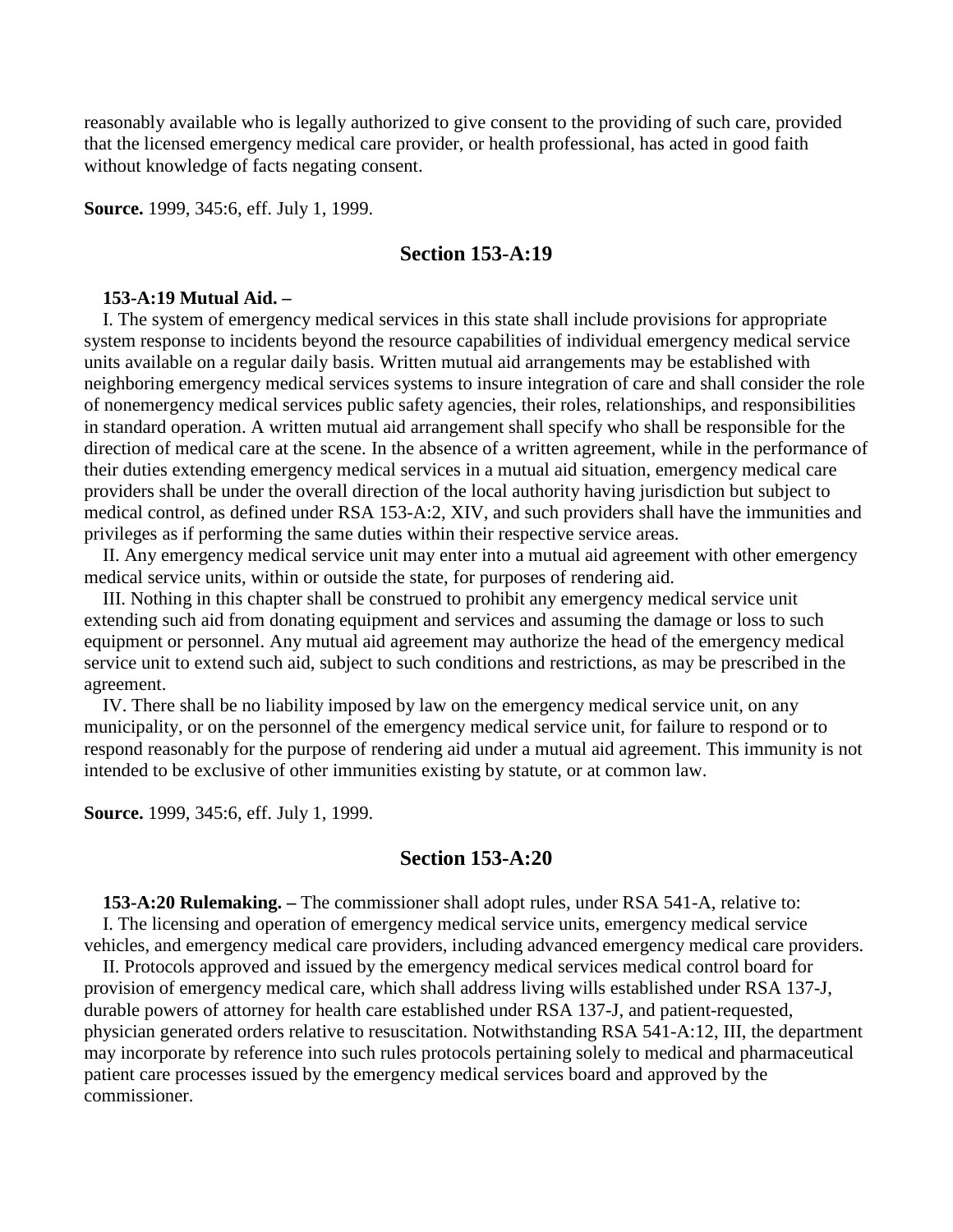III. Necessary equipment and staffing for emergency medical service vehicles, including standards of suitability for such vehicles used in the transportation of patients in relation to health, sanitation, safety, communications, maintenance, on-board medical equipment, safety equipment, extrication equipment, markings, garaging conditions, and care and condition of the emergency medical service vehicle and its equipment.

 IV. Reporting by emergency medical service units and maintenance of patient records, including protecting the confidentiality of patient records.

 V. Length of licensure and procedures for issuance, renewal, limitation, suspension, and revocation of licensure authorized under this chapter.

 VI. Levels of qualifications for licensure, including demonstration of coverage for financial liability. VII. Procedures for hearings and investigations.

 VIII. Training, including training programs for students and emergency medical services instructor/coordinators, requirements for training agencies, testing and student supervision.

IX. Communication.

X. Patient triage and transfer.

XI. Mass casualty response.

 XII. Certification standards for licensed physicians, registered nurses, and physician assistants, in accordance with RSA 153-A:16.

XIII. Fees required under this chapter.

XIV. Operation of emergency medical care units.

XV. Responsibilities and authority for councils established under RSA 153-A:6.

 XVI. Methods of providing data to bodies established under this chapter while maintaining confidentiality as required under RSA 21-P:12-b, II(g).

XVII. What constitutes good cause for waiver of a license under RSA 153-A:10, VI and 153-A:11, V.

 XVIII. A schedule of administrative fines imposed under RSA 153-A:22 for violation of this chapter or the rules adopted pursuant to it.

 XIX. Procedures for notice and hearing prior to the imposition of an administrative fine imposed under RSA 153-A:22.

XX. The categories of classification of hospitals which provide adult and pediatric trauma services.

 XXI. Procurement, storage, and security of noncontrolled and controlled prescription drugs approved for use by emergency medical care providers in accordance with RSA 318 and RSA 318-B.

 XXII. Implementation and administration of the automated external defibrillator registry established in RSA 153-A:32.

XXIII. The administration of the quality management program established under RSA 153-A:34.

**Source.** 1999, 345:6. 2002, 156:3. 2005, 231:5, 7. 2006, 302:3, eff. Jan. 1, 2007.

## **Section 153-A:21**

## **153-A:21 Prohibited Acts; Penalties. –**

 I. Any person providing emergency medical services who knowingly implies that such person is a licensed emergency medical care provider, or who uses any other term to indicate or imply that the person is a licensed emergency medical care provider, or who acts as a licensed emergency medical care provider, without having obtained the appropriate license under this chapter, shall be guilty of a misdemeanor for the first offense and a class B felony for subsequent offenses.

II. An owner of an emergency medical service unit or vehicle who operates or purports to operate an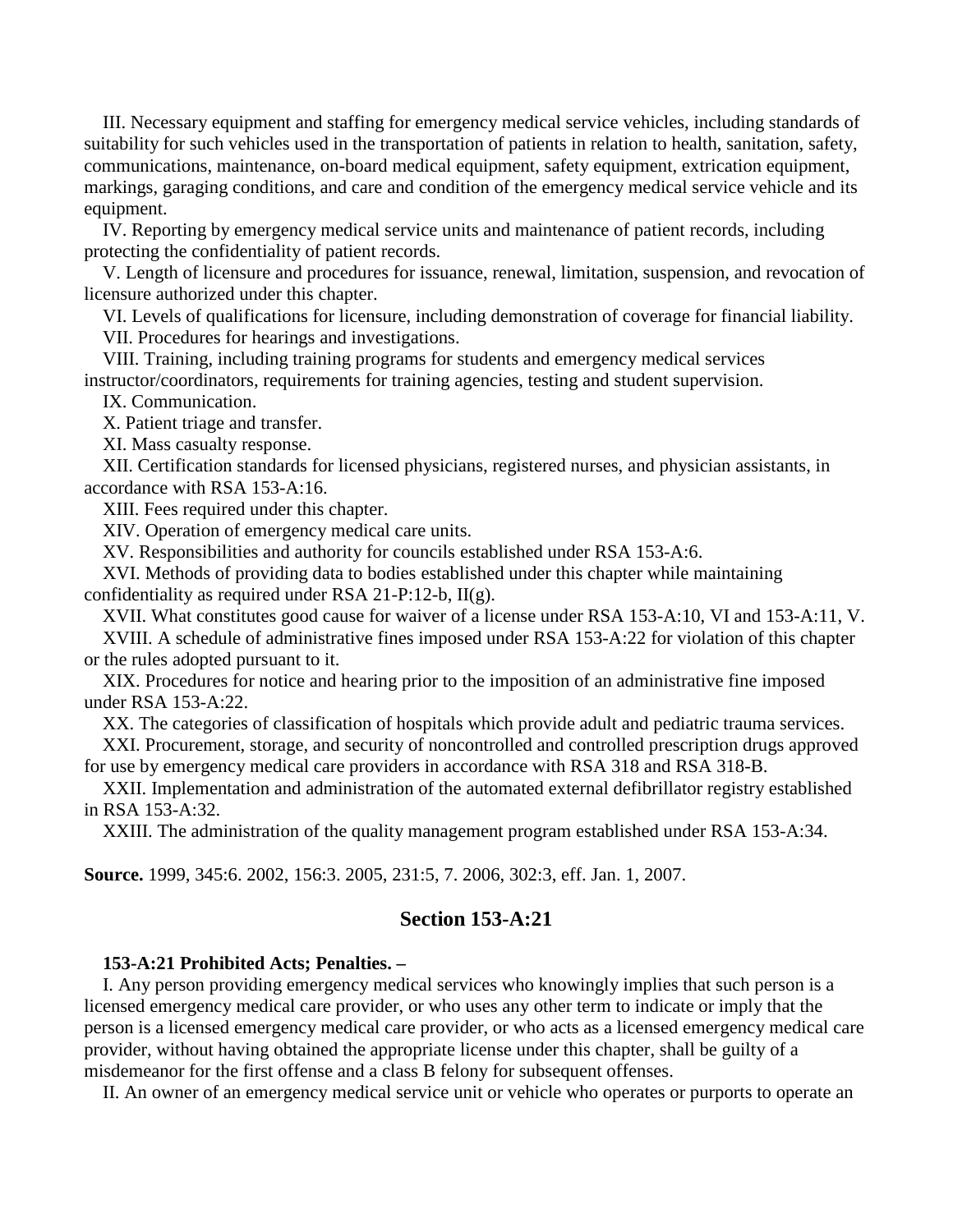emergency medical services unit or vehicle, or who uses terms to indicate or to imply such licensure without having obtained the appropriate license under this chapter, shall be guilty of a misdemeanor for the first offense and a class B felony for subsequent offenses.

**Source.** 1999, 345:6, eff. July 1, 1999.

### **Section 153-A:22**

 **153-A:22 Administrative Fines. –** The commissioner, after notice and hearing, pursuant to rules adopted under RSA 541-A, may impose an administrative fine not to exceed \$2,000 for each offense upon any person or entity licensed under this chapter who violates any provision of this chapter or rules adopted under this chapter. Rehearings and appeals from a decision of the director shall be in accordance with RSA 541. Any administrative fine imposed under this section shall not preclude the imposition of further penalties or administrative actions under this chapter. The commissioner shall adopt rules in accordance with RSA 541-A relative to administrative fines which shall be scaled to reflect the scope and severity of the violation. The sums obtained from the levying of administrative fines under this chapter shall be forwarded to the state treasurer to be deposited into the general fund.

**Source.** 1999, 345:6, eff. July 1, 1999.

## **1.1 Reimbursement for Public Agency Response Services**

## **Section 153-A:23**

 **153-A:23 Statement of Intent. –** This subdivision is intended to provide for the recovery of expenses of a public agency response which are due to certain actions of persons which result in a public agency response. This subdivision shall not be construed to replace any other provisions of civil or criminal law relating to the recovery of such expenses.

**Source.** 1999, 345:6, eff. July 1, 1999.

## **Section 153-A:24**

#### **153-A:24 Responsibility for Public Agency Response Services. –**

I. A person shall be liable for response expenses if, in the judgment of the court, such person:

 (a) Negligently operates a motor vehicle, boat, off highway recreational vehicle, or aircraft while under the influence of an alcoholic beverage or controlled drug and thereby proximately causes any incident resulting in a public agency response;

 (b) Takes another person or persons hostage or threatens to harm himself or another person, thereby proximately causing any incident resulting in an appropriate public agency response; or

(c) Recklessly or intentionally creates a situation requiring an emergency response.

 II. A person's liability under this subdivision for response expenses shall not exceed \$10,000 for any single public agency response incident.

**Source.** 1999, 345:6, eff. July 1, 1999.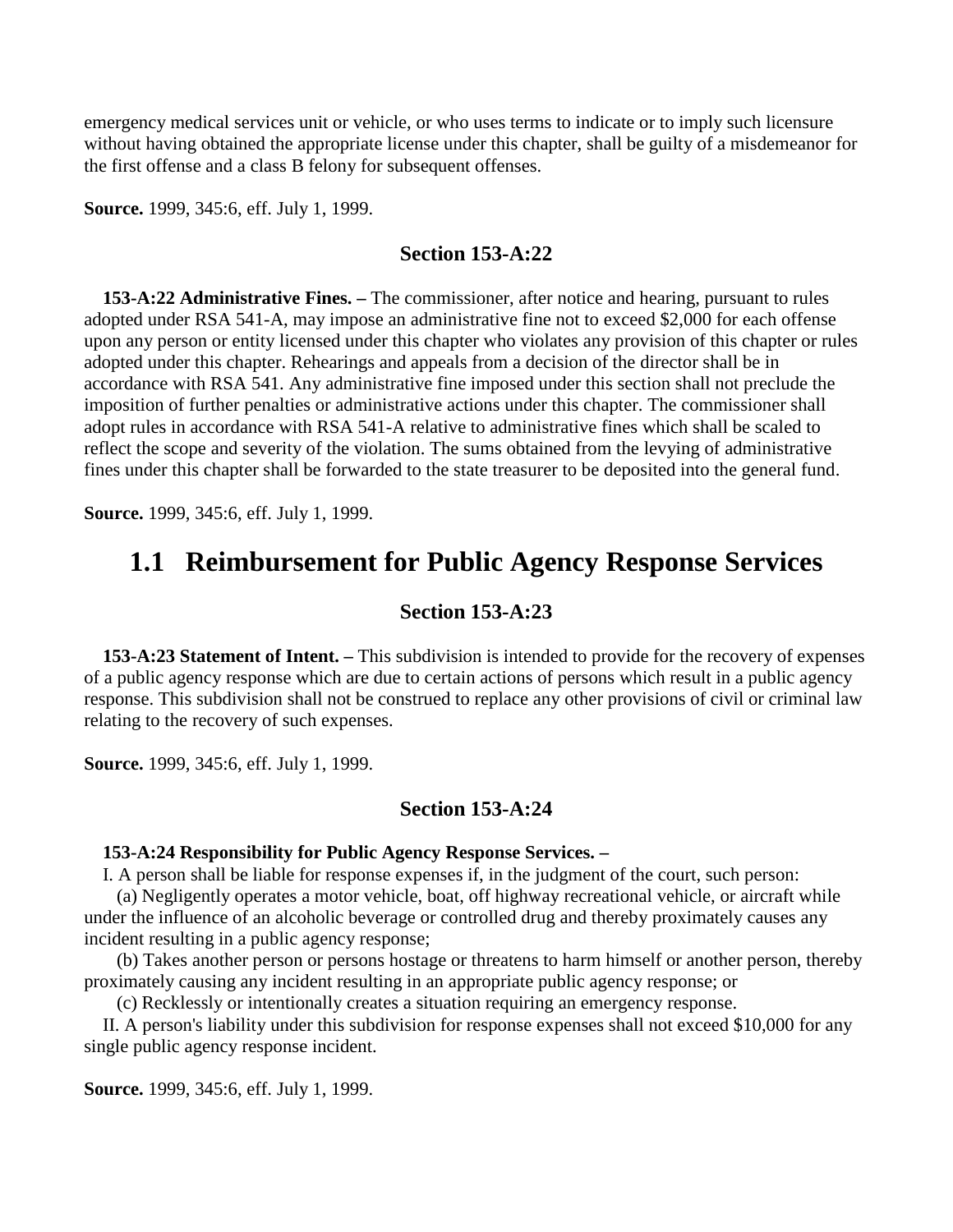## **Section 153-A:25**

 **153-A:25 Collections; Insurance. –** The response expense shall be a debt owed by the person responsible and shall not be paid by an insurance company. The public agency which incurred the expense may collect the debt in the same manner as in the case of an obligation under a contract, expressed or implied. Public agency expenses may include reasonable attorney fees.

**Source.** 1999, 345:6, eff. July 1, 1999.

## **Section 153-A:26**

 **153-A:26 Admissibility in Criminal Proceedings. –** Any testimony, admission, or other statement made by the defendant in any civil proceeding brought pursuant to this subdivision, or any evidence derived from such proceeding, shall not be admitted or otherwise used in any criminal proceeding arising out of the same incident.

**Source.** 1999, 345:6, eff. July 1, 1999.

#### **Section 153-A:27**

 **153-A:27 Court Order. –** When a person is sentenced for any criminal offense which resulted in a public agency response, the sentencing court may order that the person be required to pay the expenses of any public agency response or to perform up to 500 hours of uncompensated community service.

**Source.** 1999, 345:6, eff. July 1, 1999.

## **1.1 Automated External Defibrillator**

## **Section 153-A:28**

#### **153-A:28 Intent. –**

 I. The use of automated external defibrillators addresses an important public health problem in New Hampshire. It is the intent of the legislature to encourage the use and availability of automated external defibrillators, along with training in the use of automated external defibrillators, for the purpose of saving the lives of people in cardiac arrest.

 II. Further, the legislature strongly encourages dissemination of educational information regarding automated external defibrillators and encourages that access to these lifesaving devices be made widely available to businesses, schools, fire and police departments, and other public and private organizations throughout the state.

**Source.** 2000, 302:4. 2002, 156:5, eff. July 14, 2002.

## **Section 153-A:29**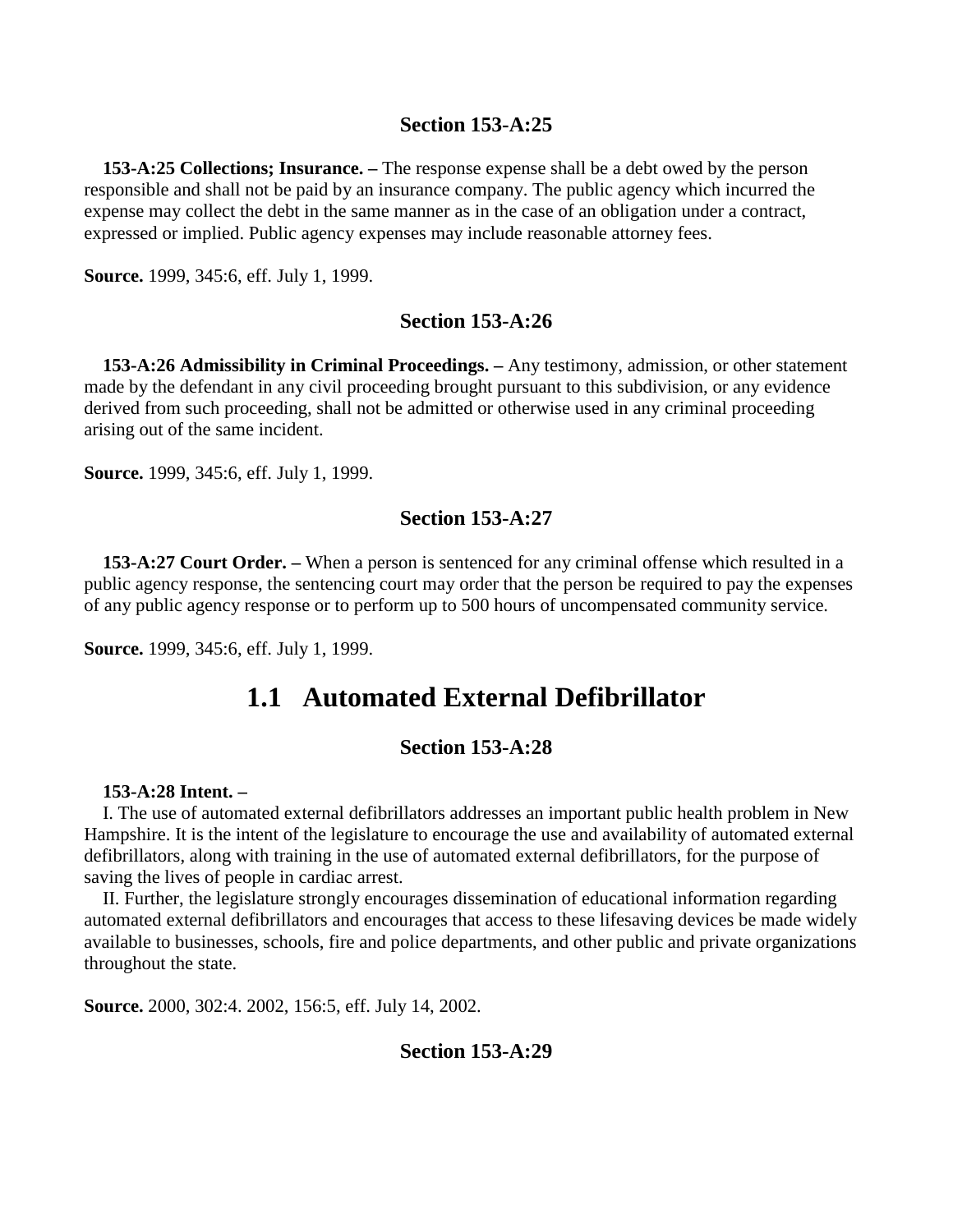**153-A:29 Definitions. –** For purposes of this subdivision, "automated external defibrillator'' means a medical device which combines a heart monitor and defibrillator and:

I. Has been approved by the United States Food and Drug Administration;

II. Is capable of recognizing the presence or absence of ventricular fibrillation;

III. Is capable of determining whether defibrillation should be performed; and

 IV. Automatically charges and requests delivery of an electrical impulse to an individual's heart, upon determination that defibrillation should be performed.

**Source.** 2000, 302:4. 2002, 156:5, eff. July 14, 2002.

## **Section 153-A:30**

 **153-A:30 Training. –** Every person, association, corporation or other organization that acquires an automated external defibrillator shall require anticipated responders expected to use the automated external defibrillator to receive training in cardiopulmonary resuscitation and automated external defibrillator use. This section shall not limit the use of the automated external defibrillator to the anticipated responder nor shall this section limit the provisions of RSA 153-A:31.

**Source.** 2000, 302:4. 2002, 156:5. 2008, 207:2, eff. Aug. 15, 2008.

## **Section 153-A:31**

 **153-A:31 Liability Limited. –** Any person who, in good faith and without compensation, renders emergency care by the use of an automated external defibrillator shall not be liable for civil damages for any acts or omissions unless the acts or omissions were grossly negligent or willful and wanton. Any person, association, corporation or other organization that acquires and maintains an automated external defibrillator for emergency care shall not be liable for civil damages other than for gross negligence or willful and wanton acts or omissions. This section shall not limit civil liability protection provided by any other law.

**Source.** 2000, 302:4. 2002, 156:5, eff. July 14, 2002.

#### **Section 153-A:32**

 **153-A:32 Automated External Defibrillator Registry. –** There shall be established in the department of safety a registry for all automated external defibrillators in the state. The department is authorized to release information from the registry to first responders in an emergency through the enhanced 911 system. Registration shall include the address and precise location of the automated external defibrillator.

**Source.** 2002, 156:2, eff. July 14, 2002.

## **Section 153-A:33**

#### **153-A:33 Registration Required. –**

I. The owner of an automated external defibrillator shall register with the department of safety under